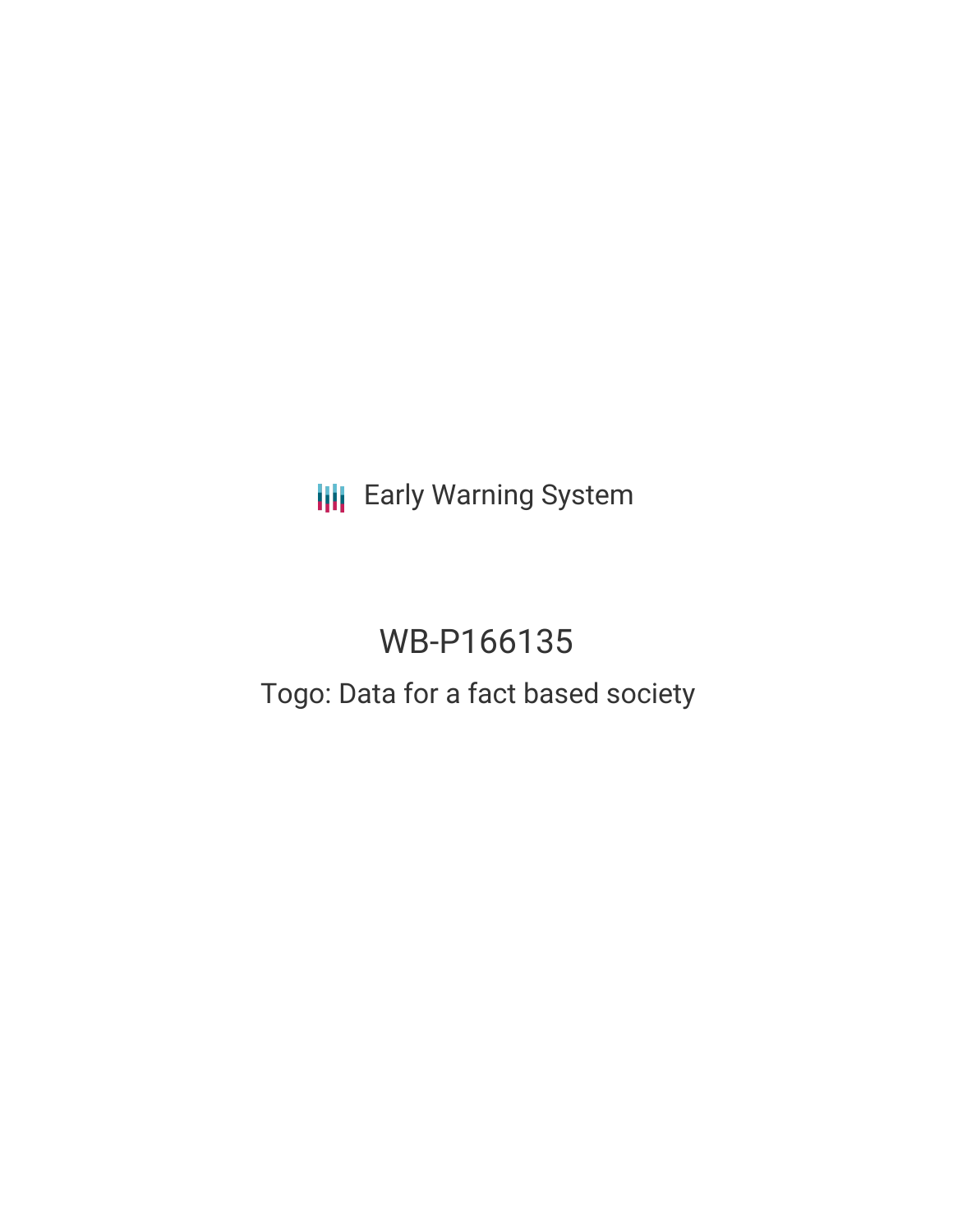

#### **Quick Facts**

| <b>Countries</b>               | Togo                            |
|--------------------------------|---------------------------------|
| <b>Financial Institutions</b>  | World Bank (WB)                 |
| <b>Status</b>                  | Proposed                        |
| <b>Bank Risk Rating</b>        | C                               |
| <b>Borrower</b>                | Ministry of Economy and Finance |
| <b>Sectors</b>                 | Communications                  |
| <b>Investment Amount (USD)</b> | \$10.00 million                 |
| <b>Project Cost (USD)</b>      | $$10.00$ million                |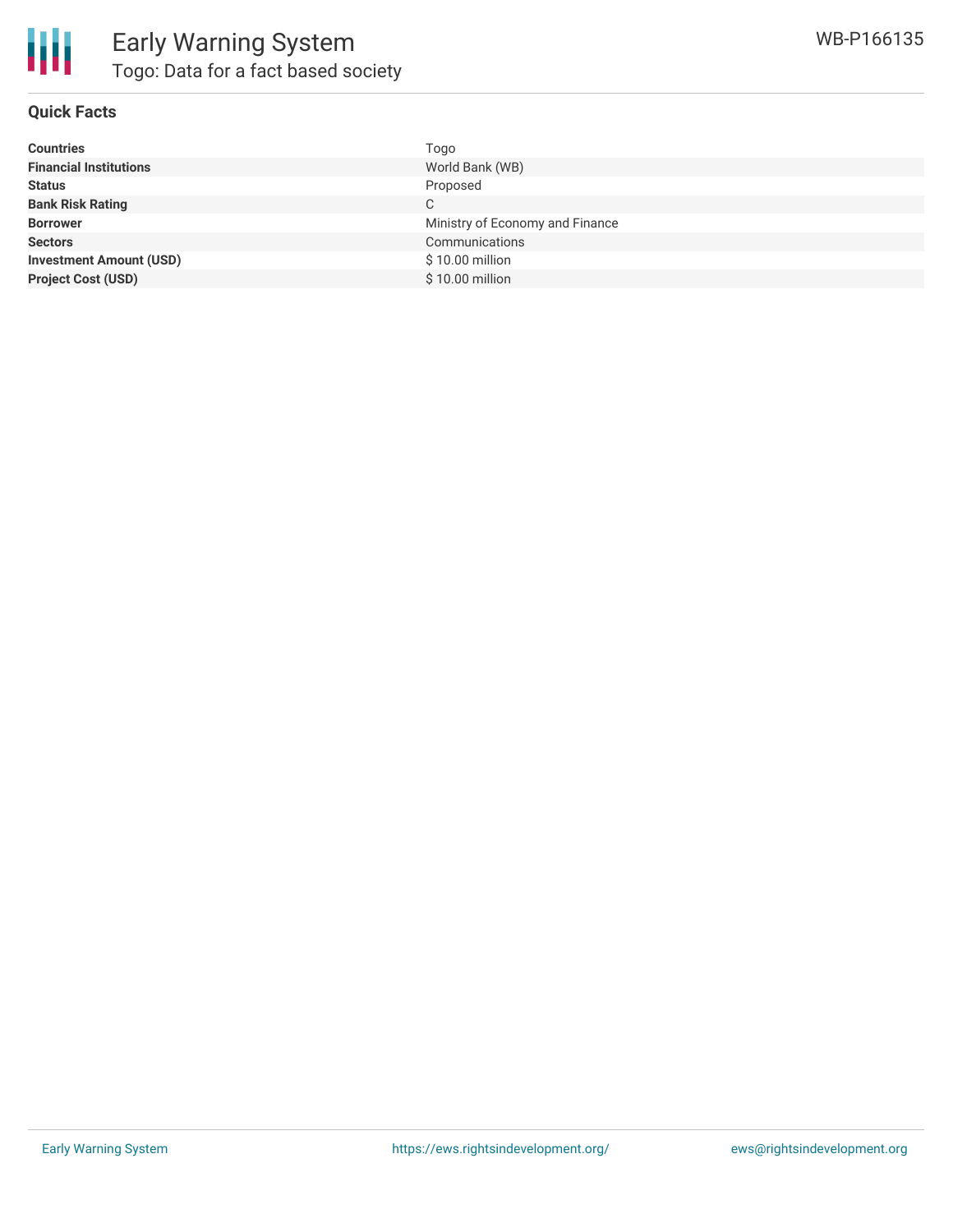

### **Project Description**

The objective of the project is to improve the quality of welfare and macro-economic statistics and to strengthen the institutional, financial and

human infrastructure needed to sustain improved data production.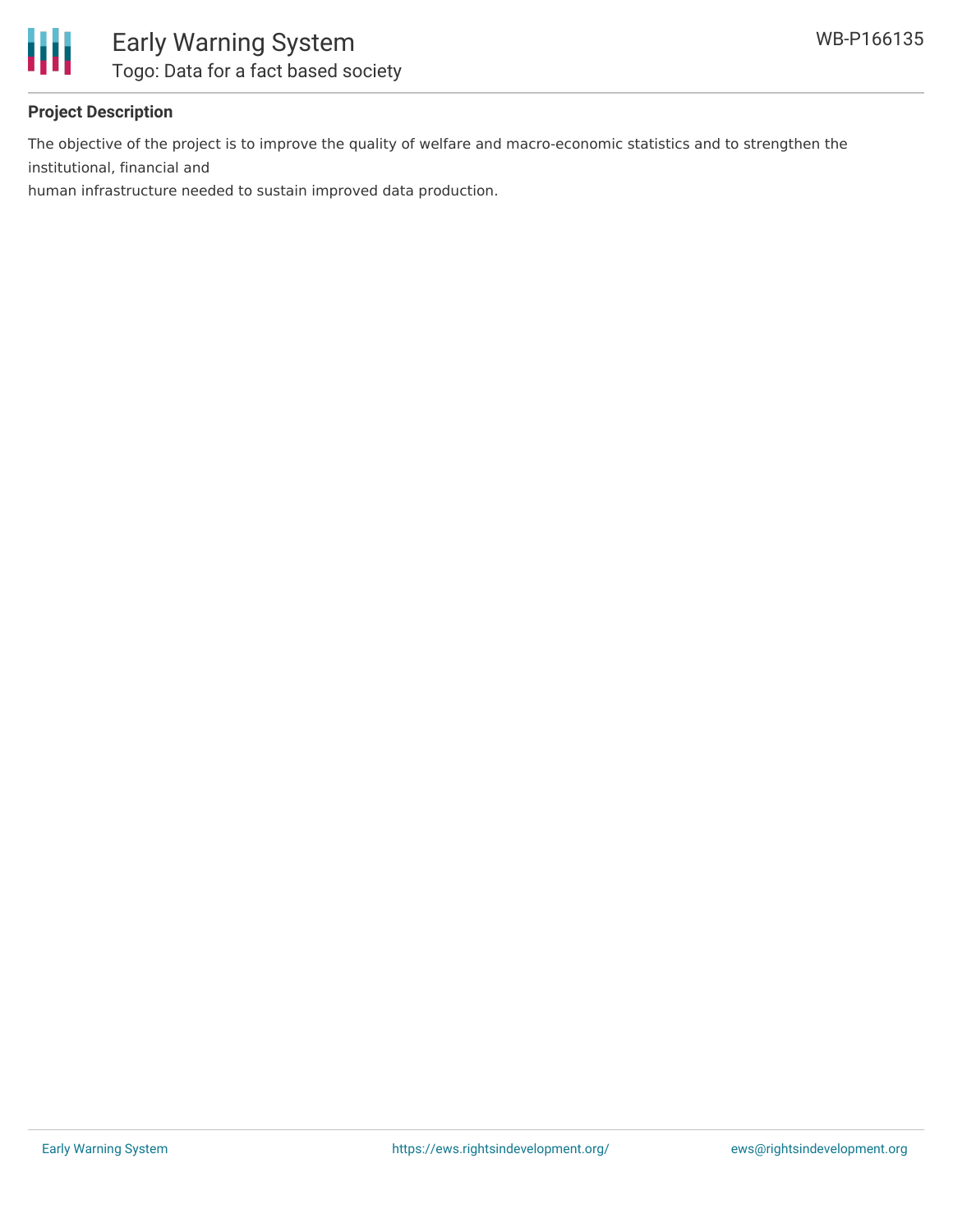

#### **Investment Description**

World Bank (WB)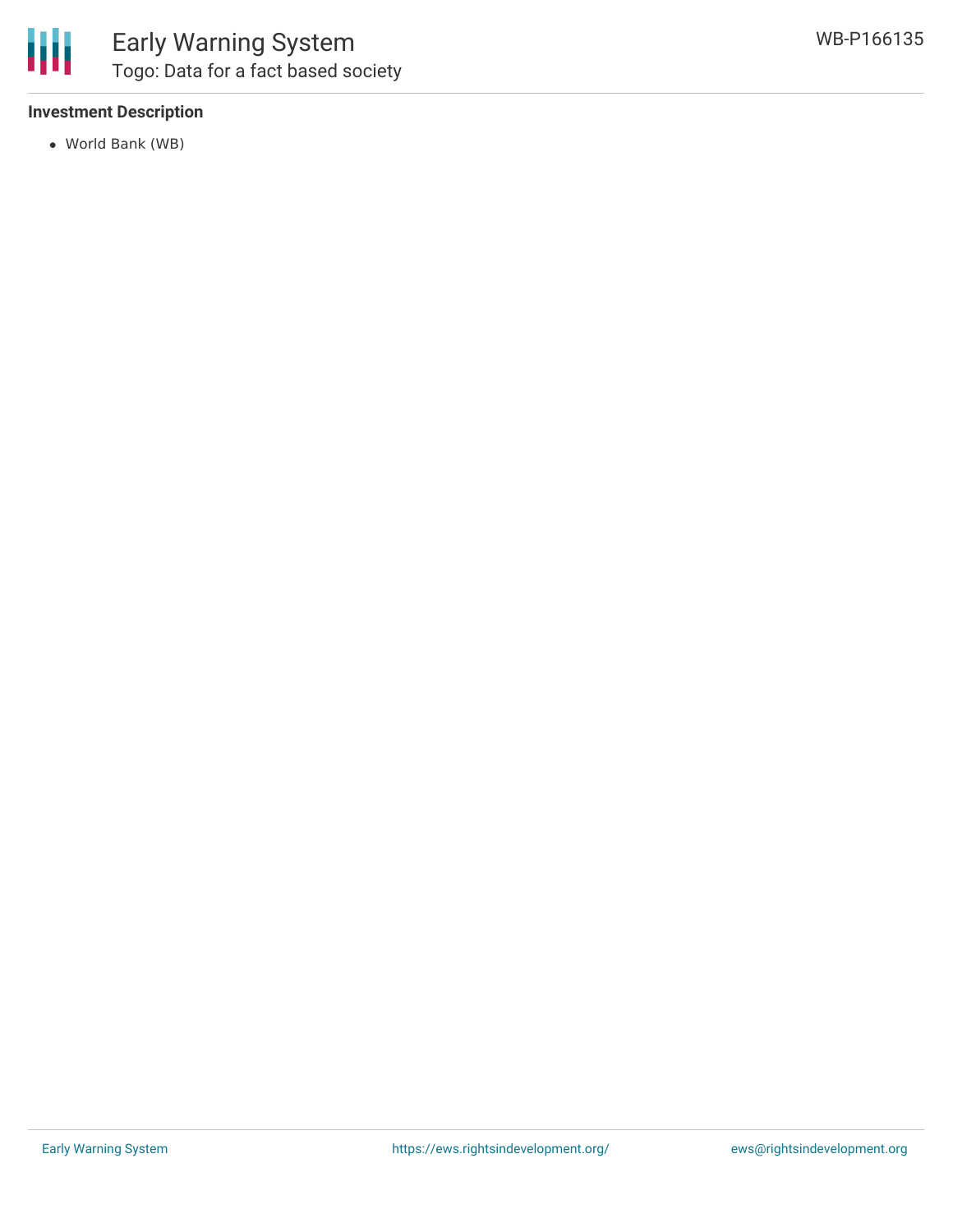

#### **Contact Information**

Institut National de la Statistique et des Etudes Economiques et Demographiques: INSEED Koame KOUASSI Directeur General koame1965@gmail.com

ACCOUNTABILITY MECHANISM OF WORLD BANK

The World Bank Inspection Panel is the independent complaint mechanism and fact-finding body for people who believe they are likely to be, or have been, adversely affected by a World Bank-financed project. If you submit a complaint to the Inspection Panel, they may investigate to assess whether the World Bank is following its own policies and procedures for preventing harm to people or the environment. You can contact the Inspection Panel or submit a complaint by emailing ipanel@worldbank.org. You can learn more about the Inspection Panel and how to file a complaint at: http://ewebapps.worldbank.org/apps/ip/Pages/Home.aspx.